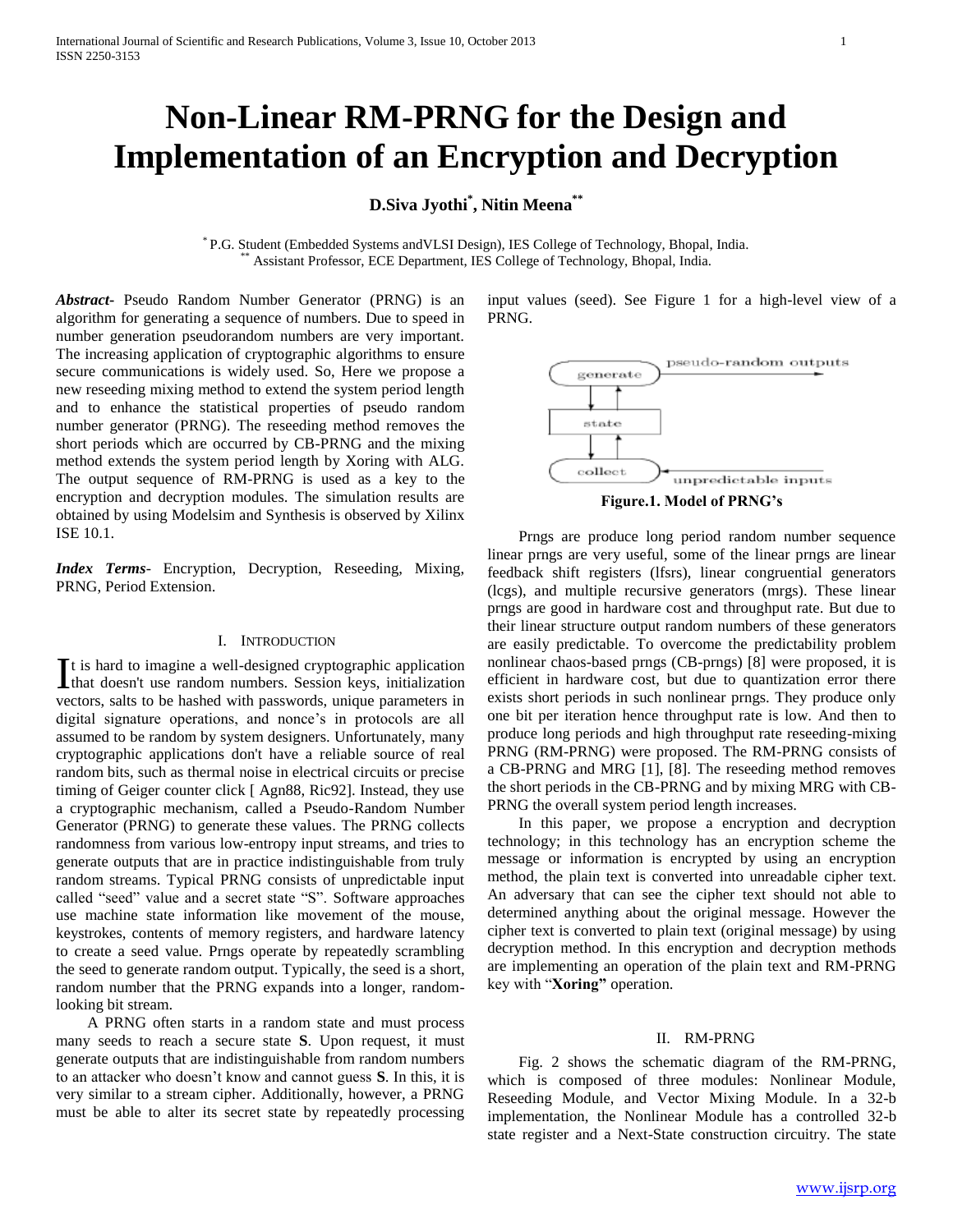register stores the state value (Xt) which is set to seed1 by using the start command. The next state construction is used to produce the next state value  $(Xt+1)$  by using recursive formula  $Xt+1=F$ (Xt) [1].



**Figure.2. Structure of RM-PRNG**

 For each generated state value, the reseeding control unit (RCU) in the Reseeding Module compares the values for checking the fixed point condition and increases the reseeding counter (RC) at the same time. The RC will be reset and the reseeding operation will be activated when either the fixed point condition is detected or the RC reaches the reseeding period. When RC reaches the reseeding period Tr or the fixed point condition is detected then RC will be reset and the reseeding operation will be activated. The sate register will be loaded through the rmux, when reseeding is activated [1]. The value of Xt+1 is directly loaded into the state register if the reseeding is not activated. Vector Mixing Module is implemented by an auxiliary linear generator (ALG) and output construction. By mixing Xt+1 with the output Yt+1 from ALG in Vector Mixing Module, we obtain the output of the RM-PRNG (32-bit implementation).

 *A. Nonlinear Module:* We use the LGM as the next-state construction function in the Nonlinear Module so that  $Xt+1 =$  $F(Xt) = \gamma xt$  (1-Xt),  $t \ge 0$ ........ (1) Choosing a value 4 for not only makes the LGM Chaotic but also simplifies the implementation of (1) to merely left-shifting the product by 2 b. However, the state size decreases from 32 to 31 b, because the dynamics (1) are the same. This is equivalent to a degradation of resolution by 1 b. In addition, fixed as well as short periods exist when the LGM is digitized. From exhaustive runs for all of the seeds, we obtain all other periods for the 32-b LGM without reseeding. They are given in Table I with the longest period (18 675) and the set of short listed separately along with their total occurrences. Clearly, the performance of a CB-PRNG using only

the Nonlinear Module is unsatisfactory. To solve the fixed points and short-period problem, a Reseeding Module is in order.

 *B. Reseeding Module:* The removal of the fixed points by the reseeding mechanism is obvious. When the fixed point condition is detected or the reseeding period is reached, the value loaded to the state register will be perturbed away from in the RCU by the fixed pattern according to the formula

$$
Z_{t+1} = \begin{cases} X_{t+1}[j], \ 1 \leq j \leq 32 \text{-L}; \\ R[i], \ 33 \text{-L} \leq j \leq 32, \ i = j + L - 32 \end{cases}
$$

 Where subscripts i, j are the bit-index, L is integer. In order to minimize the degradation of the statistical properties of chaos dynamics, the magnitude of the perturbation of the fixed pattern should be small compared Here, we set  $L=5$  so that the maximum relative perturbation is only (25-1)/232 and the degradation can be ignored [15]. Clearly, the effectiveness of removing shortperiods depends on the reseeding period as well as the reseeding pattern. However, choosing the optimal reseeding period and the reseeding pattern is nontrivial. Nevertheless, several guidelines to choose a suitable combination had been proposed and discussed in our previous work. First, the reseeding period should avoid being the values or the multiples of the short periods of the unperturbed digitized LGM. Otherwise if the 5 lsbs is equal to when the reseeding procedure is activated. Then no effective reseeding will be realized and the system will be trapped in the short-period cycle. Hence, prime numbers should be used as the reseeding period candidates. Although the average period of the reseeded PRNG has increased more than 100 times relative to that of the non reseeded counterpart, the period can in fact be extended tremendously in the Vector Mixing Module described below.

 *C. Vector Mixing Module:* The Vector Mixing Module is constructed by using ALG and output construction. In this module an efficient MRG which is called as DX generator acts as the ALG. By using the following recurrence formula

$$
Y_{t+1} = Y_t + B_{DX} \cdot Y_{t-1} \text{mod } M, t \ge 7
$$

 In output construction unit, to obtain the lsbs of the output The lsbs of  $Yt+1$  and that of  $Xt+1$  are mixed by using  $XOR$ operation according to the following equation

$$
OUT_{t+1}[1:31]=X_{t+1}[1:31]\bigoplus Y_{t+1}[1:31]
$$

To form the full 32-b output vector outt+1 the MSB of  $Xt+1$ is added to outt+1[1:31].

 The DX generator is implemented described below the implementation [of the DX generator is (the ALG) done by using 8-word registers, circular-left-shift (CLS), circular 3-2 counter and End Around Carry- carry look ahead adder (EAC-CLA). By using flip-flops the eight-word register was implemented. For generating two partial products signal Yt-7 is circular-left-shifted 28 and 8 b using the modules CLS-28 and CLS-8 respectively. To combine these three 31-b operands into two 31-b operands a circular 3-2 counter is used, which Consumes 247 gates. To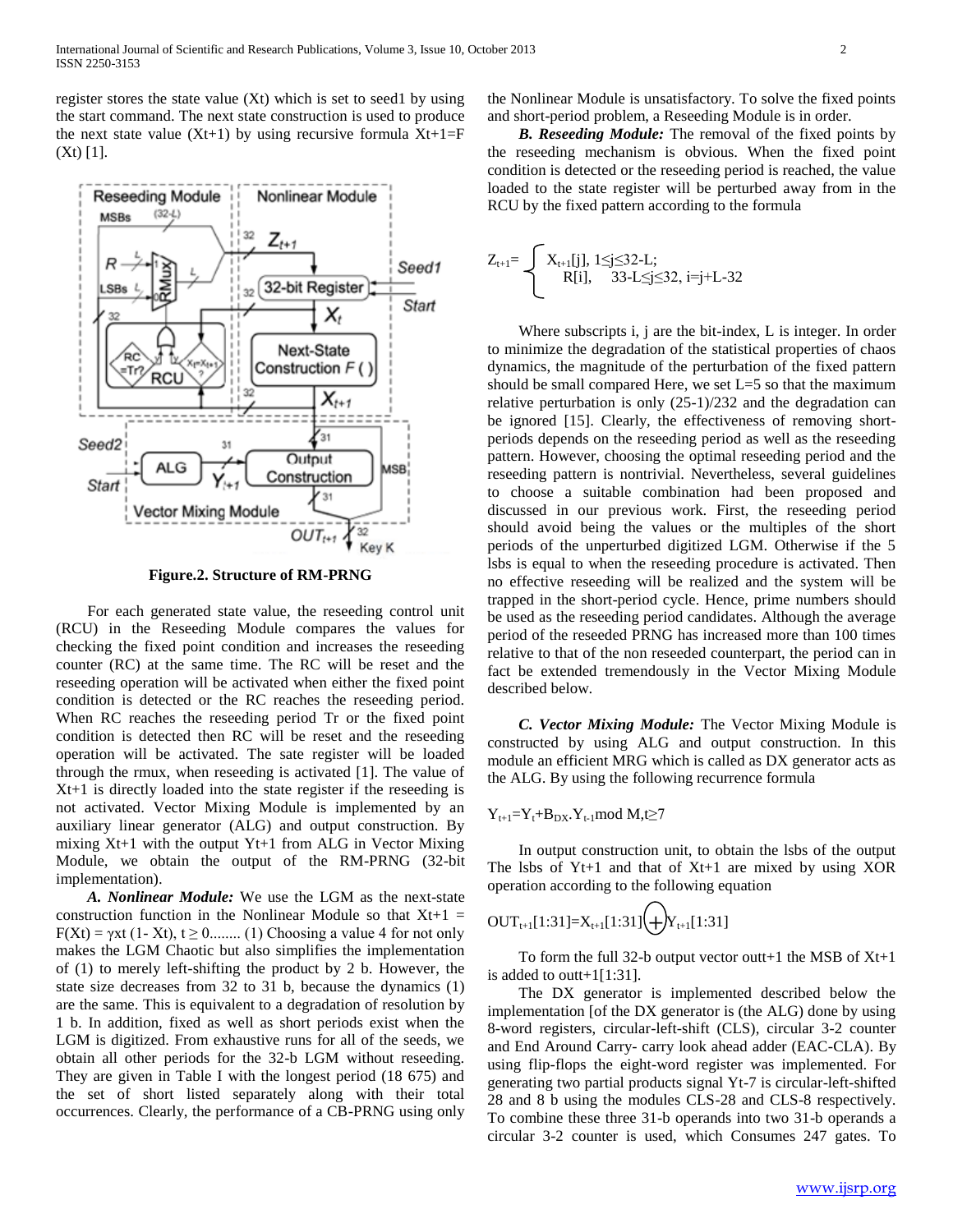evaluate Yt+1 31-b EAC-CLA is used with 348 gates. The schematic design of the 31-b EAC-CLA [4], [9] is shown in Figure 2(b). The schematic design of the 31-b EAC-CLA includes four modules they are propagation and generation (PG) generators, end-around-carry (EAC) generator, internal carry (IC) generator, and clas [5]. When EAC is generated by group of pgs, EAC is then fed to the IC generator and then to leastsignificant 8-b CLA. On clas, the final addition was performed.



**Figure.3: (a) Structure of the DX generator (b) Structure of the 31-b EAC-CLA.**

## III. PROPOSED ENCRYPTION AND DECRYPTION

 In this proposed Encryption and decryption technology is where security engineering meets mathematics. It provides us with the tools that underlie most modern security protocols. It is probably the key enabling technology for protecting distributed systems, yet it is surprisingly hard to do right. Encryption and decryption technology is the practice and study of techniques for secure INFORMATION SHARING in the presence of ADVERSARYIES. In encryption and decryption technology, encryption is the process of encoding messages or information in such a way that hackers cannot read it. Encryption and decryption technology is designed around computational hardness assumptions, making such algorithms hard to break in practice by any adversary. Encryption is the process of converting plain text or information into unintelligible cipher text. Any adversary that can see the cipher text should not know anything about the original message. Decryption is the reverse, in other words, moving from the unintelligible cipher text back to plaintext. The statistical properties of cryptographic methods are the reason for the excellent pseudorandom testability of encryption and decryption technology processor cores. and finally the RM-PRNG key using an Encryption and decryption in as shown fig4.



**Figure.4: Encryption and Decryption technology**

## IV. RESULTS AND SIMULATION

 Pseudo Random Number Generator, Encryption and Decryption were designed using Verilog language in modelsim 6.4. All the simulations are performed using modelsim 6.4 simulator. The simulated output of Pseudo Random Number Generator, Encryption and Decryption are shown in Figure 5&6 And also FPGA implementation of synthesis using Xilinx10.1 in fig7 and also FPGA result in fig8.



**Figure.5: simulation results for RM-PRNG key**



**Figure.6: Simulation results of encryption and decryption**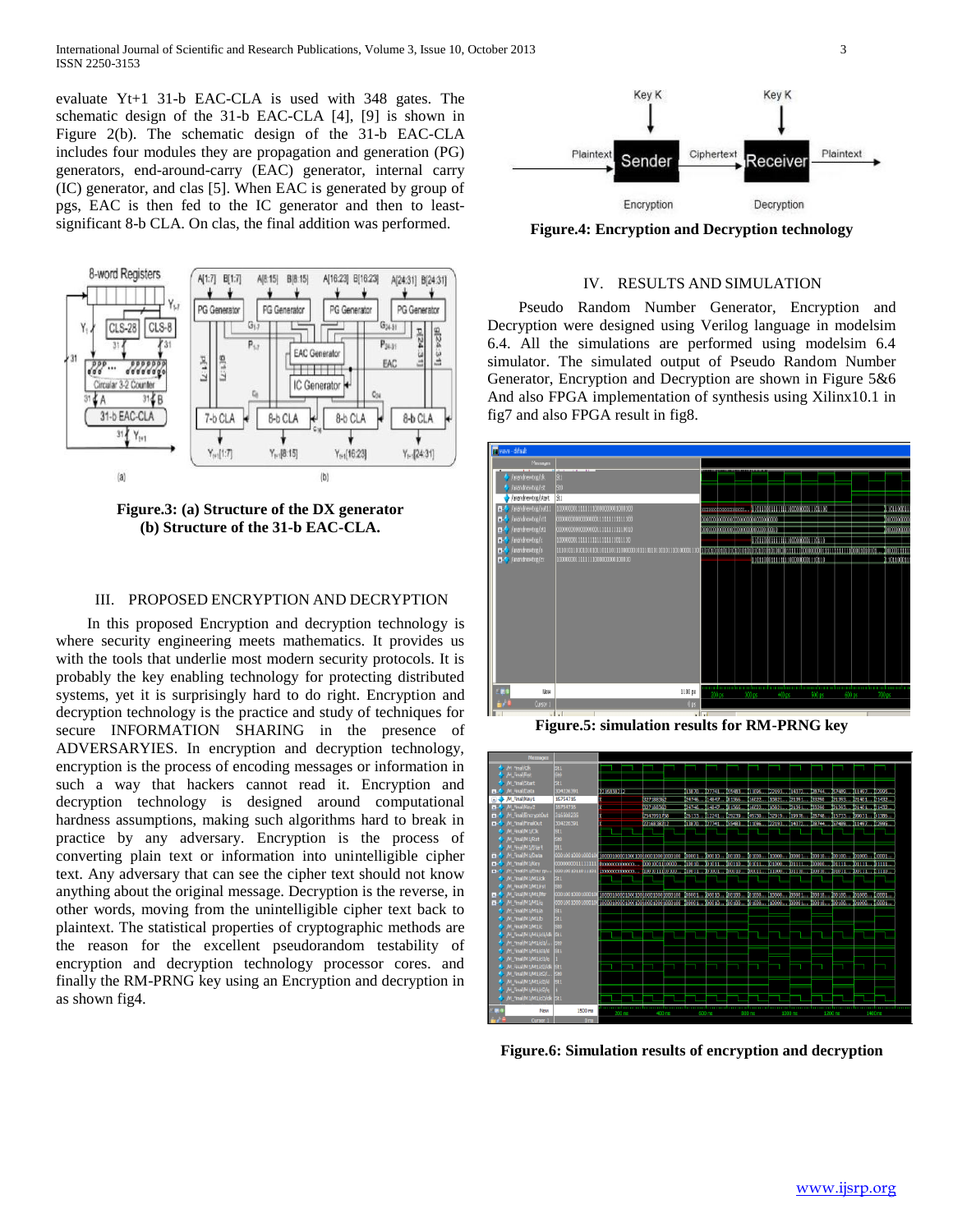| <b>Current Simulation</b><br>Time: 1000 ns<br><b>0 6 Data(32:1)</b> | $3-$                          | $200 \text{ ns}$<br>100 ns<br>300 ns<br>$400 \text{ ns}$<br>500 ns<br>600 ns<br>Dns<br>32h84224444 | 700 ns<br>900 ns<br>800 ns<br>g<br>V |
|---------------------------------------------------------------------|-------------------------------|----------------------------------------------------------------------------------------------------|--------------------------------------|
| <b>0 M</b> Key1[32:1]                                               | $3-$                          |                                                                                                    | $\Gamma$<br>s<br>32h13807F8A         |
| <b>D B</b> <sup>(</sup> <i>Key2</i> [32.1]                          | $3-$                          |                                                                                                    | t d<br>32h13807F8A                   |
| <b>D B</b> EncryptO                                                 | $\mathfrak{Z}_{-}$            |                                                                                                    | 32h97A23BCE                          |
| <b>D B</b> FinalOut[321] 3.                                         |                               |                                                                                                    | 32h84224444                          |
| o <mark>ll</mark> Clk                                               | $\begin{matrix} \end{matrix}$ |                                                                                                    | $\left[\right]$                      |
| $\sqrt{\frac{1}{2}}$ Rst                                            | 1                             |                                                                                                    |                                      |
| <mark>M</mark> Start                                                | 1                             |                                                                                                    | [                                    |
|                                                                     |                               |                                                                                                    | $[$                                  |

#### **Figure.7: synthesis result**

|                                                                   |                                 | byof Project Status (06/25/2013 - 17:20:20) |                              |                            |                               |  |
|-------------------------------------------------------------------|---------------------------------|---------------------------------------------|------------------------------|----------------------------|-------------------------------|--|
| <b>Project Film</b><br><b>Investigar</b>                          |                                 |                                             | Convert State:               | Programming File Generated |                               |  |
| <b>Module Name:</b><br>M. Final                                   |                                 |                                             | · Errora:                    | No Errors                  |                               |  |
| <b>Target Device:</b><br>KG3:500e-5fg320                          |                                 |                                             | + Warnings:                  | 17 Warnings                |                               |  |
| <b>Product Varilan:</b>                                           | ISE 10.1 - Foundation Simulator |                                             | <b>* Routing Roughs:</b>     |                            | All Signals Completely Routed |  |
| Design Goals                                                      | Balanced                        |                                             | <b>* Timing Constraints:</b> | All Constraints Mat        |                               |  |
| Edition Dartacult Turdomhand)<br>Design Strategy:                 |                                 | * Final Fining Source                       |                              | <b>D.ITimina Flexonti</b>  |                               |  |
|                                                                   |                                 | bvof Partition Summary                      |                              |                            | <b>ET</b>                     |  |
| No partition information was found.                               |                                 |                                             |                              |                            |                               |  |
|                                                                   |                                 | Deview Utilization Summary                  |                              |                            | Ħ                             |  |
| Logic Utilization                                                 |                                 | tissel                                      | <b>Available</b>             | Utilization                | <b>Notefal</b>                |  |
| Number of Stice Flip Flops                                        |                                 | 700                                         | 9.912                        | 7%                         |                               |  |
| Number of 4 input LUTs                                            |                                 | 063                                         | 0.312                        | 10%                        |                               |  |
| Louis Distribution                                                |                                 |                                             |                              |                            |                               |  |
| Number of consequent Stores                                       |                                 | 1.04%                                       | 4.0mm                        | 202250                     |                               |  |
| Number of Stices containing only related logic                    |                                 | 1.045                                       | 1.045                        | 100%                       |                               |  |
| Number of Slices containing unrelated logic                       |                                 | п                                           | 1.045                        | Olic                       |                               |  |
| <b>Total Number of 4 input LUTs</b>                               |                                 | 1.009                                       | 0.312                        | 11%                        |                               |  |
| Number used as looks                                              |                                 | 11319                                       |                              |                            |                               |  |
| Number used as a materibus                                        |                                 | 1286                                        |                              |                            |                               |  |
| Mumber used as Shift registers.<br>Number used as Shift registers |                                 | $\frac{27}{24}$                             |                              |                            |                               |  |
| Number of bonded IDBs                                             |                                 | 162                                         | 232                          | 69%                        |                               |  |
| Number of BUFGMUX6                                                |                                 |                                             | 24                           | 4%                         |                               |  |

| <b>Performance Summary</b> |                               |                     |                      |
|----------------------------|-------------------------------|---------------------|----------------------|
| <b>Final Timing Score:</b> |                               | <b>Pinout Data:</b> | <b>Pinout Report</b> |
| <b>Routing Results:</b>    | All Signals Completely Routed | <b>Clock Data:</b>  | <b>Clock Report</b>  |
| <b>Timing Constraints:</b> | <b>All Constraints Met</b>    |                     |                      |

| <b>Detailed Reports</b>       |               |                          |          | H               |         |
|-------------------------------|---------------|--------------------------|----------|-----------------|---------|
| <b>Report Name</b>            | <b>Status</b> | Generated                | Errors   | <b>Warnings</b> | Infos   |
| <b>Synthesis Report</b>       | Current       | Tue Jun 25 17:13:31 2013 | $\bf{0}$ | 14 Warnings     | 2 Infos |
| <b>Translation Report</b>     | Current       | Tue Jun 25 17:19:19 2013 | $\bf{0}$ | 0               | 0       |
| <b>Map Report</b>             | Current       | Tue Jun 25 17:19:37 2013 | Ō        | 3 Warnings      | 2 Infos |
| <b>Place and Route Report</b> | Current       | Tue Jun 25 17:20:03 2013 | $\bf{0}$ | 0               | 2 Infos |
| <b>Statio Timing Report</b>   | Current       | Tue Jun 25 17:20:12 2013 | Ō        | Ō               | 3 Infos |
| <b>Bitgen Report</b>          | Current       | Tue Jun 25 17:20:26 2013 | 0        | 0               | 0       |

**Figure.8: FPGA Result**

#### V. CONCLUSION

 We proposed a Encryption and decryption using RM-PRNG to ensure secure communication. A hardware implementation of RM-PRNG is to offer long periods and high throughput rate to established statistical standards for PRNGs.

 The reseeding mechanism solves the short-period problem, while mixing a CB-PRNG with a long-period DX generator extends the period length. Hence, Simulation and Synthesis is observed by ModelSim 6. 4b and Xilinx ISE 10.1

## ACKNOWLEDGMENTS

 I would like to thank Mr. Nitin Meena, who had been guiding through out to complete the work successfully, and would also like to thank the HOD Mrs. Shwetha Singh, ECE Department and other Professors for extending their help & upport in giving technical ideas about the paper and motivating to complete the work effectively  $\&$  successfully.

#### **REFERENCES**

- [1] Chung-Yi Li, Yuan-Ho Chen, Tsin-Yuan Chang, Lih-Yuan Deng and Kiwing To, "Period Extension and Randomness Enhancement Using High-Throughput Reseeding-Mixing PRNG" transactions on (vlsi) systems, vol. 20, no. 2, february 2
- [2] T. Sang, R. Wang, and Y. Yan, "Clock-controlled chaotic keystream generators," Electron. Lett., vol. 34, no. 20, pp. 1932–1934, Oct. 1998.
- [3] D. Mukhopadhyay, "Group properties of non-linear cellular automata," J. Cellular Autom., vol. 5, no. 1, pp. 139–155, Oct. 2009.
- [4] D. Mukhopadhyay,D. R. Chowdhury, and C. Rebeiro, "Theory of composing non-linear machines with predictable cyclic structures," in Proc. 8th Int. Conf. Cellular Autom. Res. Ind., 2008, pp. 210–219, Springer.
- [5] J. E. Gentle, Random Number Generation and Monte Carlo Methods,2nd ed. New York: Springer-Verlag, 2003.
- [6] D. Knuth, The Art of Computer Programming, 2nd ed. Reading, MA: Addison-Wesley, 1981.
- [7] Klapper and M. Goresky, "Feedback shift registers, 2-adic span, and combiners with memory," J. Cryptology, vol. 10, pp. 111–147, 1997.
- [8] D. H. Lehmer, "Mathematical methods in large-scale computing units," in Proc. 2nd Symp. Large Scale Digital Comput. Machinery, Cambridge, MA, 1951, pp. 141–146, Harvard Univ. Press.
- [9] S. Li, X. Mou, and Y. Cai, "Pseudo-random bit generator based on couple chaotic systems and its application in stream-ciphers cryptography," in Progr. Cryptol.-INDOCRYPT, 2001, vol. 2247, pp. 316–329, Lecture Notes Comput. Sci.
- [10] L. Y. Deng and H. Xu, "A system of high-dimensional, efficient, long cycle and portable uniform random number generators," ACM Trans. Model Comput. Simul., vol. 13, no. 4, pp. 299–309, Oct. 1, 2003.
- [11] J. Cermak, "Digital generators of chaos," Phys Lett. A, vol. 214, no.3-4, pp. 151–160, 1996.
- [12] T. Sang, R.Wang, and Y.Yan, "Perturbance-based algorithm to expand cycle length of chaotic key stream," Electron. Lett., vol. 34, no. 9, pp. 873– 874, Apr. 1998.
- [13] L. Blum, M. Blum, and M. Shub, "A simple unpredictable pseudorandom number generator," SIAM J. Comput., vol. 15, pp. 364–383, 1986.
- [14] N. Masuda and K. Aihara, "Cryptosystems with discrete chaotic map," IEEE Trans. Circuits Syst.-I 29, pp. 28-40, 2002.
- [15] J. Fridrich, "Image encryption based on chaotic maps," IEEE Int. Conf. Systems, Man and Cybernetics, vol. 2, pp. 1105-1110, 1997.
- [16] A. Dornbusch, and J. P. Gyvez, "Chaotic generation of PN sequences: AVLSI implementation," IEEE ISCAS 5, pp. 454-457, 1999.
- [17] H. Niederreiter, Random Number Generation and Quasi-Monte Carlo Methods. Philadelphia, PA: SIAM, 1992.
- [18] S. M. Mathyas and C. H. Meyer, "Generation, distribution and installation of cryptographic keys," IBM Syst. J., vol. 17, no. 2, pp. 126–137,1978.
- [19] T.Kuusela, "Random number generation using a chaotic circuit," J. NonlinearSci., vol. 3, no. 4,pp. 445–458, 1993.
- [20] A statistical test suite for random and pseudorandom number generators for cryptographic applications, http://csrc.nist.gov/rng

#### AUTHORS

**First Author** – Ms. D. Siva Jyothi pursuing her M. Tech in Embedded Systems and VLSI Design from IES College of Technology, Bhopal, Completed her B. Tech (ECE) from BIT